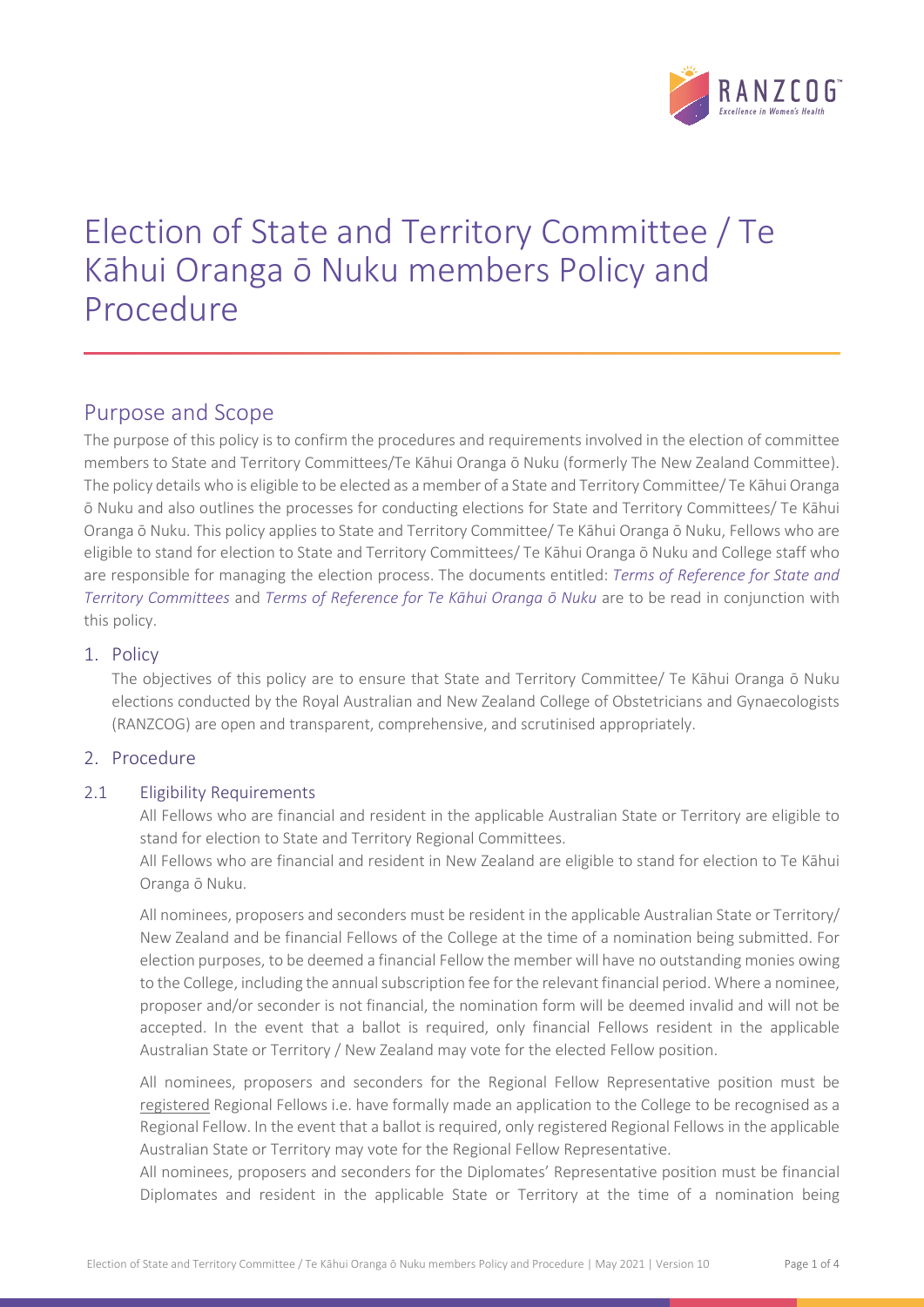

submitted. Where a nominee, proposer and/or seconder is not financial, the nomination form will be deemed invalid and will not be accepted.

In the event that a ballot is required, only financial Diplomates in the applicable Australian State or Territory may vote for the Diplomates' Representative.

#### 2.2 Timetable for Elections

The election process will begin in June and end in August of the election year.

#### 2.3 Returning Officer

The Company Secretary is the Returning Officer and has the authority to appoint College staff (Election Office) to conduct the elections.

#### 2.4 Pre-Election Notification to State and Territory Committees and New Zealand

Prior to the official call for nominations, the Election Office is to liaise with the Head of State + Territory Offices & Government Relations, the Manager New Zealand, and each State and Territory Committee/ Te Kāhui Oranga ō Nuku Chair to confirm the number of elected positions to be available. As per the Terms of Reference for State and Territory Committees and the Terms of Reference for Te Kāhui Oranga ō Nuku, each outgoing committee has the authority to determine the appropriate number of elected positions needed to effectively run the committee.

#### 2.5 Call for Nominations

A call for nominations is to be issued in mid-June. The call for nominations is to indicate the number of vacancies, the length of tenure, the close of nominations date and time and the provisions for conducting the elections.

## 2.6 Incomplete Nomination forms

If any part of the nomination form is not completed or submitted properly or the nominee, proposer or seconder are not financial (refer above), then the nomination form will be deemed invalid and not accepted. The nominee will be advised of the irregularities via e-mail by the Election Office and will be offered the chance to resubmit their completed nomination form within the designated timeframe.

#### 2.7 Close of Call for Nominations

The promoted date and time for the close of the Call for Nominations will be strictly adhered to. Late nominations, no matter what the reasons are, will not be accepted. The closing date will be one month after the Call for Nominations.

#### 2.8 Acknowledgment of Nominations

All accepted nominations will be acknowledged by e-mail within two business days of receipt.

#### 2.9 Withdrawal of Nominations

Nominees may withdraw their nominations at any time up to the close of nominations but may not do so after nominations have closed. All notices of withdrawals must be in writing via email to the Election Office and be signed by the nominee.

#### 2.10 Promotion of Nominees

Nominees will be kept confidential until after the closing date and time for the submission of nominations.

#### 2.11 Publicity

The College will not supply names and/or contact details nor distribute to Fellows any material for publicity purposes by nominees. No party may utilise any College resources or lists for election or publicity purposes.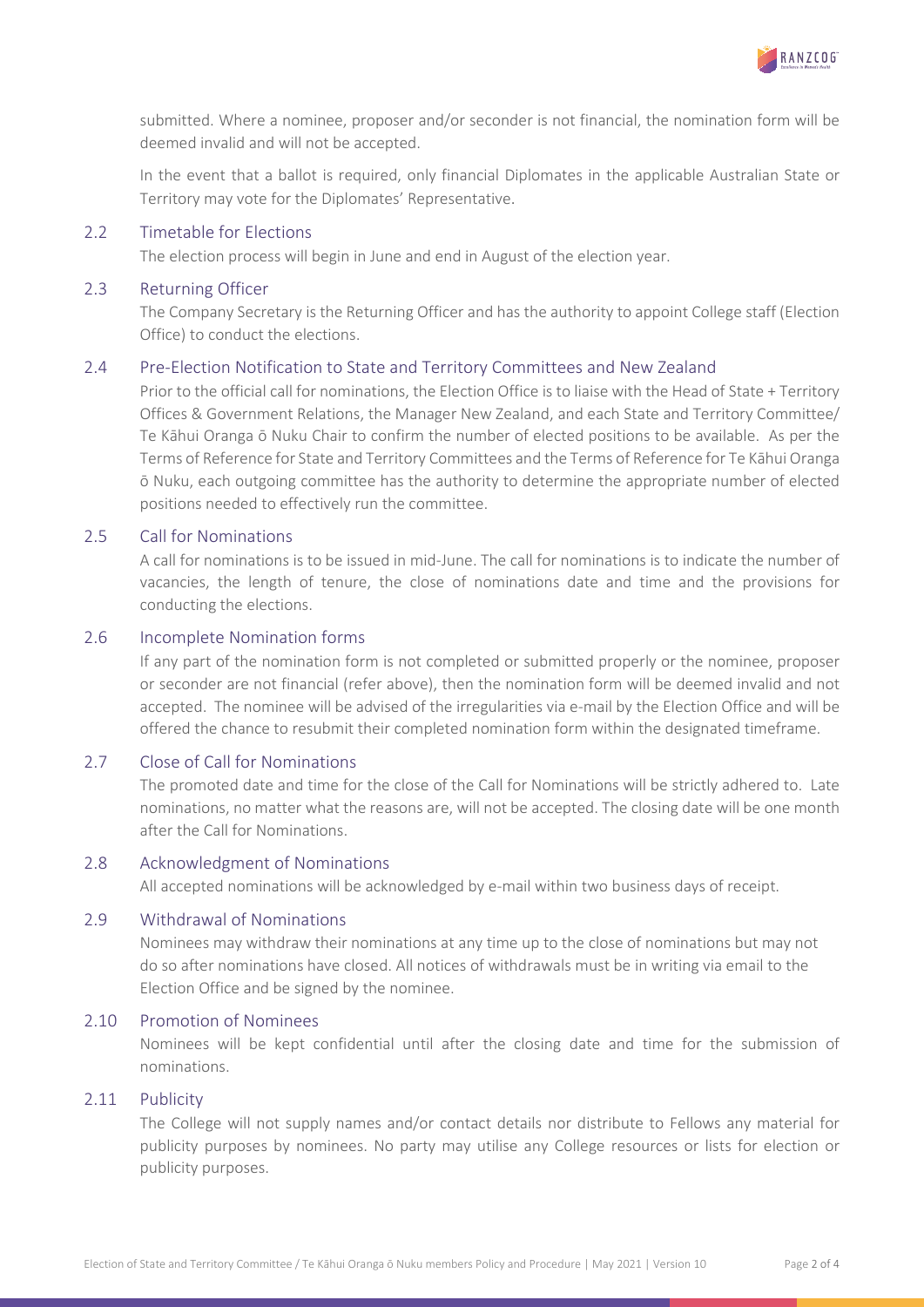

## 2.12 Voting

If the number of nominations exceeds the number of vacancies to be filled, the Election Office will conduct an election by secure online ballot using the first past the post voting method. Postal ballots will be sent to any Members who do not have an email address on file with the College.

The online ballot will state: the names and candidature statements of the nominees (reproduced verbatim and in alphabetical order); voting method – the nominee who receives the most votes will win the ballot; and the ballot closing date and time.

## 2.13 Counting of Votes

Each Fellow is entitled to cast one vote. The nominee with the most votes will win the ballot and will be elected.

If following the close of the ballot, two or more candidates receive an equal number of votes, the candidate deemed to have the higher number of votes will be determined by lot drawn by the Returning Officer.

Postal ballot received will be declared to be invalid by the Returning Officer if in the opinion of the Returning Officer:

- the outer envelope or the ballot paper contained within have not been lodged by a Fellow entitled to vote;
- the name of the Fellow on the outer envelope cannot be read;
- a Fellow entitled to vote has submitted more than one outer envelope; or
- a voting paper is marked in such a way that the intentions of the Fellow casting a vote are not clear.

## 2.14 Notification of Results

The Returning Officer will, as soon as practical after the results have been declared, advise the successful and unsuccessful nominees. The list of successful nominees for each Australian State or Territory/ Te Kāhui Oranga ō Nuku will be published in the next available issue of *Connect*, *O&G Magazine* and on the College's website. The number of votes submitted will remain confidential to the Returning Officer.

### 2.15 Casual Vacancies

If a casual vacancy arises for any position during the term of the committee, a call for nominations for that position will be made. If, following a second call for nominations for any casual vacancy position no nominations have been received, the Election Office will liaise with the relevant State, Territory and / or Kāhui Oranga ō Nuku Committee regarding the position.

Te Kāhui Oranga ō Nuku, State and /or Territory Committee must make a recommendation to the RANZCOG Board regarding the status of the position until the next election of committee members; the relevant committee may elect to canvass the relevant State/Territory/New Zealand for a suitable Fellow to fill this position or elect to keep the position vacant.

Any committee members appointed to fill a casual vacancy will hold office only until the next election of committee members during election year and will be eligible for re-election in accordance with *the Terms of Reference for State and Territory Committees* and *Terms of Reference for Te Kāhui Oranga ō Nuku* and this policy.

The period of time served on a committee filling this vacancy will not be counted as a period of office.